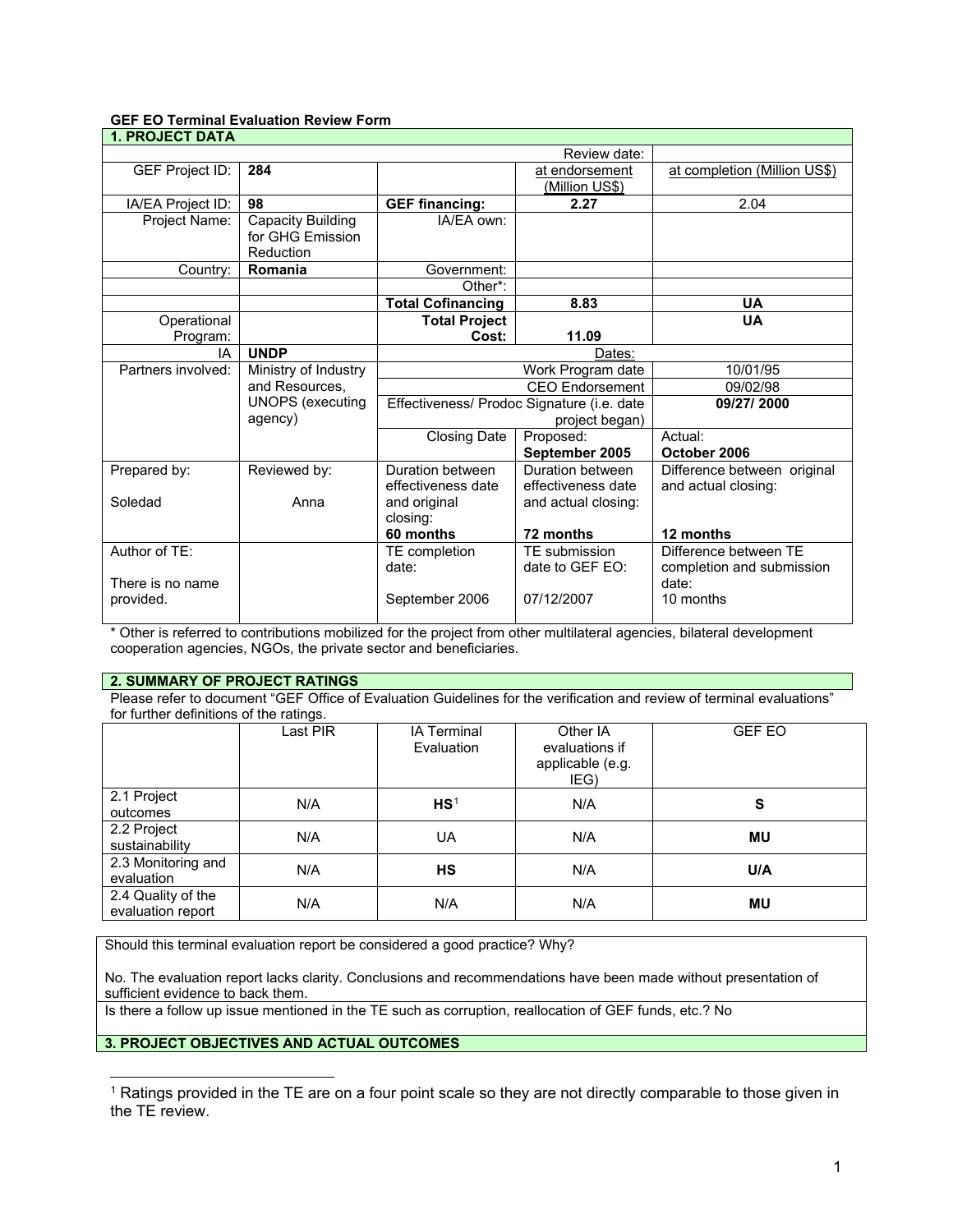**3.1 Project Objectives**

| What were the Global Environmental Objectives of the project? Were there any changes during implementation?                                                                                                                                |
|--------------------------------------------------------------------------------------------------------------------------------------------------------------------------------------------------------------------------------------------|
| According to the TE, the project was designed as a Project Development Facility (PDF) for EE projects in Romania, to                                                                                                                       |
| reduce greenhouse gas emissions in response to the UNDCCC.                                                                                                                                                                                 |
| What were the Development Objectives of the project? Were there any changes during implementation?                                                                                                                                         |
|                                                                                                                                                                                                                                            |
| According to the Project Document, the development objectives of the project are to increase the energy efficiency in                                                                                                                      |
| Romania by removing the existing technological, institutional, and financial barriers that limit and prevent sustainable                                                                                                                   |
| energy efficiency investments in Romania and developing capacity.                                                                                                                                                                          |
| 3.2 Outcomes and Impacts                                                                                                                                                                                                                   |
| What major project outcomes and impacts are described in the TE?                                                                                                                                                                           |
| According to the TE, the outcomes with significant bearing on the reduction of barriers to EE project financing are:                                                                                                                       |
| 1. 34 investment proposals had become "definite" investments, for a total of US\$ 69.7 million.                                                                                                                                            |
| 2. Romanian banks become more aware of the investment potential of energy efficiency and gain more experience and                                                                                                                          |
| increasing interest in financing this type of project.                                                                                                                                                                                     |
| 3. The UNDP-GEF team worked closely with an umber of key institutions including ARCE, FREE lending institutions,                                                                                                                           |
| local governments, and consultants in the EE sector.                                                                                                                                                                                       |
| 4. Increased interest and capacity of the Romanian companies, municipalities and other target beneficiaries to analyze,                                                                                                                    |
| prioritize, and develop bankable energy efficiency projects, and to present them for financing to financial institutions.                                                                                                                  |
| 5. Increased capacity of ARCE to promote and support the development and implementation of relevant energy efficient                                                                                                                       |
| measures                                                                                                                                                                                                                                   |
| 6. Strengthened capacity of the local NGOs and private sector to provide energy consultancy services, with a specific                                                                                                                      |
| emphasis on EE                                                                                                                                                                                                                             |
| 7. Enhanced cooperation between governmental and non governmental organizations on EE issues.                                                                                                                                              |
| <b>4. GEF EVALUATION OFFICE ASSESSMENT</b>                                                                                                                                                                                                 |
| 4.1.1 Outcomes (use a six point scale $6=$ HS to $1 = HU$ )                                                                                                                                                                                |
| A Relevance<br><b>Rating: S</b>                                                                                                                                                                                                            |
| According to the TE and the project document, the project objectives and outcomes are in line with the national                                                                                                                            |
| strategy proposed by the Government for the reduction of GHG emissions. It is also consistent with the Government                                                                                                                          |
| policies to improve energy efficiency, sustain economic development and the move towards a market-oriented                                                                                                                                 |
| economy. In addition, the project outcomes are relevant to the GEF OP 5 and 7.                                                                                                                                                             |
| <b>B Effectiveness</b><br><b>Rating: HS</b>                                                                                                                                                                                                |
|                                                                                                                                                                                                                                            |
|                                                                                                                                                                                                                                            |
| According to the TE, the project substantially exceeded the project output guidelines. Furthermore, it exceeded                                                                                                                            |
| investment targets which were \$10 million in new investments in the private sector and \$2.5 million in the public<br>sector. At the time the TE report was prepared, 34 investment proposals had become 'definite' investments - meaning |

#### that a final financing or works contract had been signed, or that implementation was under-way or complete.<br>C Efficiency (cost-effectiveness) **C Efficiency (cost-effectiveness)**

According to the TE, it is certain that co-financing was not provided by the Romanian government as supplemental funding for EE projects. In this instance, the Romanian government's failure to provide co-financing did not undermine the effectiveness of the Project. The Project was able to meet all Output requirements with funding made available from the GEF.

### **4.1.2 Impacts**

According to the TE, the project had a greater impact on the market than on policy. This is due to the fact that the UNDP/GEF PMT focused on project implementation and capacity building and did not interact with senior Romanian government officials in policy discussions on a regular basis.

Although a few Romanian banks have become more familiar with EE project financing, none of these banks will likely transition to project financing modalities in the near future. EE projects are not sufficiently large to drive this process.

**4.2 Likelihood of sustainability.** Using the following sustainability criteria, include an assessment of **risks** to sustainability of project outcomes and impacts based on the information presented in the TE. Use a four point scale (4= no or negligible risk to 1= High risk)

| A Financial resources                                                                                                | <b>Rating: MU</b> |
|----------------------------------------------------------------------------------------------------------------------|-------------------|
| According to the TE, the Technical Assistance and Direct Contribution components would not be sustainable without    |                   |
| additional special grant funds from the Romanian government, and this is not likely. In addition, while the UNDP/GEF |                   |
| Project was successful at moving projects forward to implementation, the identification of financial models for EE   |                   |
| projects was not fully developed.                                                                                    |                   |
| to collective control Mossough all distributions of the computation of the INIDDIACE official and collective         |                   |

In addition, while "leveraging" financial resources was an important aspect of the UNDP/GEF effort, and while a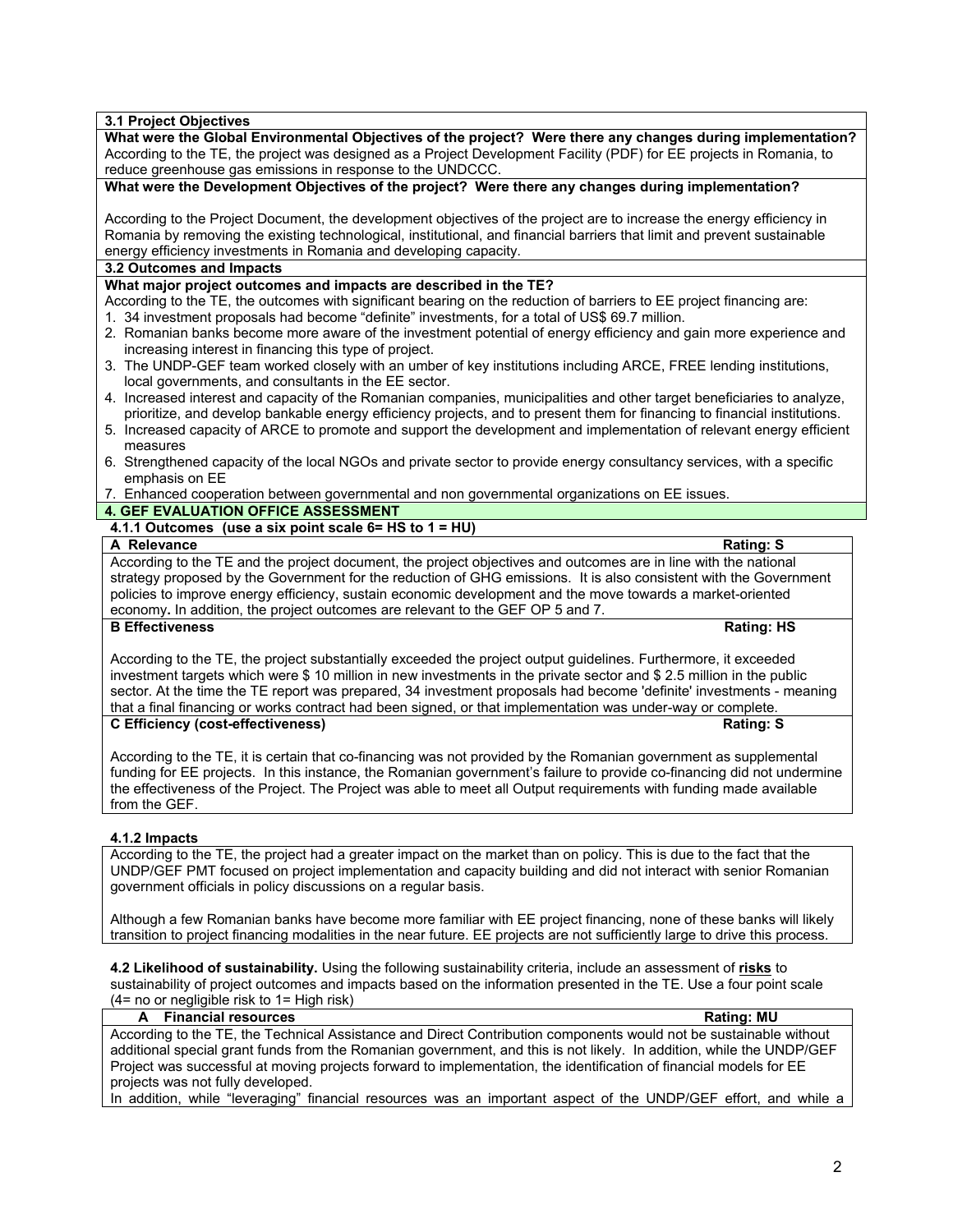number of projects were financed by commercial institutions, the capacity to achieve this goal was limited by the lending practices of local commercial institutions. Nevertheless, the self-financing of EE projects represented a major accomplishment as local governments and industries in these cases assumed performance risk for the projects. This reflected the confidence of local officials in the following:

- the viability of EE projects
- the projected savings from EE investments
- the capacity of local firms to properly implement EE projects

#### **B** Socio political **Rational Rational Rational Rational Rational Rational Rational Rational Rational Rational Rational Rational Rational Rational Rational Rational Rational Rational Rational Rational Rational Rational Rat**

The self-financing of EE projects represented a major accomplishment as local governments and industries in these cases assumed performance risk for the projects. This reflected the confidence of local officials in the following:

- the viability of EE projects
- the projected savings from EE investments
- the capacity of local firms to properly implement EE projects

According to the TE, the Project had a greater impact on the market than on policy. This is due to the fact that the UNDP/GEF Project Management Team (PMT) focused on project implementation and capacity building and did not interact with senior Romanian government official in policy discussions on a regular basis.

**CONSIDER INSTITUTION IN A TEXT AND RATION IN A TEXT AND RATING! CONSIDER INCREDIT INC. RATING: ML** 

According to the TE, the components of the project that are sustainable are mainly the capacity development and strengthening of local officials, banks, and industrial representatives. The UNDP/GEF Project was also given the mandate to forge new links with various government and non-governmental bodies to develop joint actions and strategies for EE and GHG projects. The UNDP/GEF team worked closely with a number of key institutions including ARCE, FREE lending institutions, local governments and consultants in the EE sector. According to the TE, the Project would have benefited from greater input from senior Ministry representatives.

# **D** Environmental Rating: L

The project does not face any environmental risks

#### **4.3 Catalytic role a. Production of a public good**

The project contributed to the acquisition of new knowledge through technical assistance, studies, and capacity development for the public and private sectors. According to the TE, the project increased awareness of the investment potential of energy efficiency projects among Romanian banks, with a corresponding increase in their experience and interest in financing EE projects;

#### **b. Demonstration**

Demonstration of the technical, economic, financial, environmental and social feasibility of energy efficiency investments by leveraging other financial resources in a number of key energy efficiency technologies.

**c. Replication**

# **d. Scaling up**

#### **4.4 Assessment of the project's monitoring and evaluation system based on the information in the TE Rating (six point scale): MU**

The TE does not include any information on M&E design.

The project document presents an M&E plan that includes the M&E of the proposals accepted to be funded. There is not a plan to track progress or performance targets, though. In addition, the project document assigns responsibility for doing monitoring and evaluation of the projects to different organizations, depending on the component.

**B. M&E plan Implementation Rating (six point scale): U/A**

The TE describes very succinctly the project monitoring during implementation, but provides no analysis or conclusion in this respect**.** There is not enough information on how the project performance was tracked.

**C.1 Was sufficient funding provided for M&E in the budget included in the project document? UA**

**C.2 Was sufficient and timely funding provided for M&E during project implementation? UA**

**C.3 Can the project M&E system be considered a good practice**? **No.** There is a design, yet no clear indicators for its implementation are provided.

**4.5 Lessons and Recommendations** 

Project lessons and recommendations as described in the TE

**What lessons mentioned in the TE that can be considered a good practice or approaches to avoid and could have application for other GEF projects?**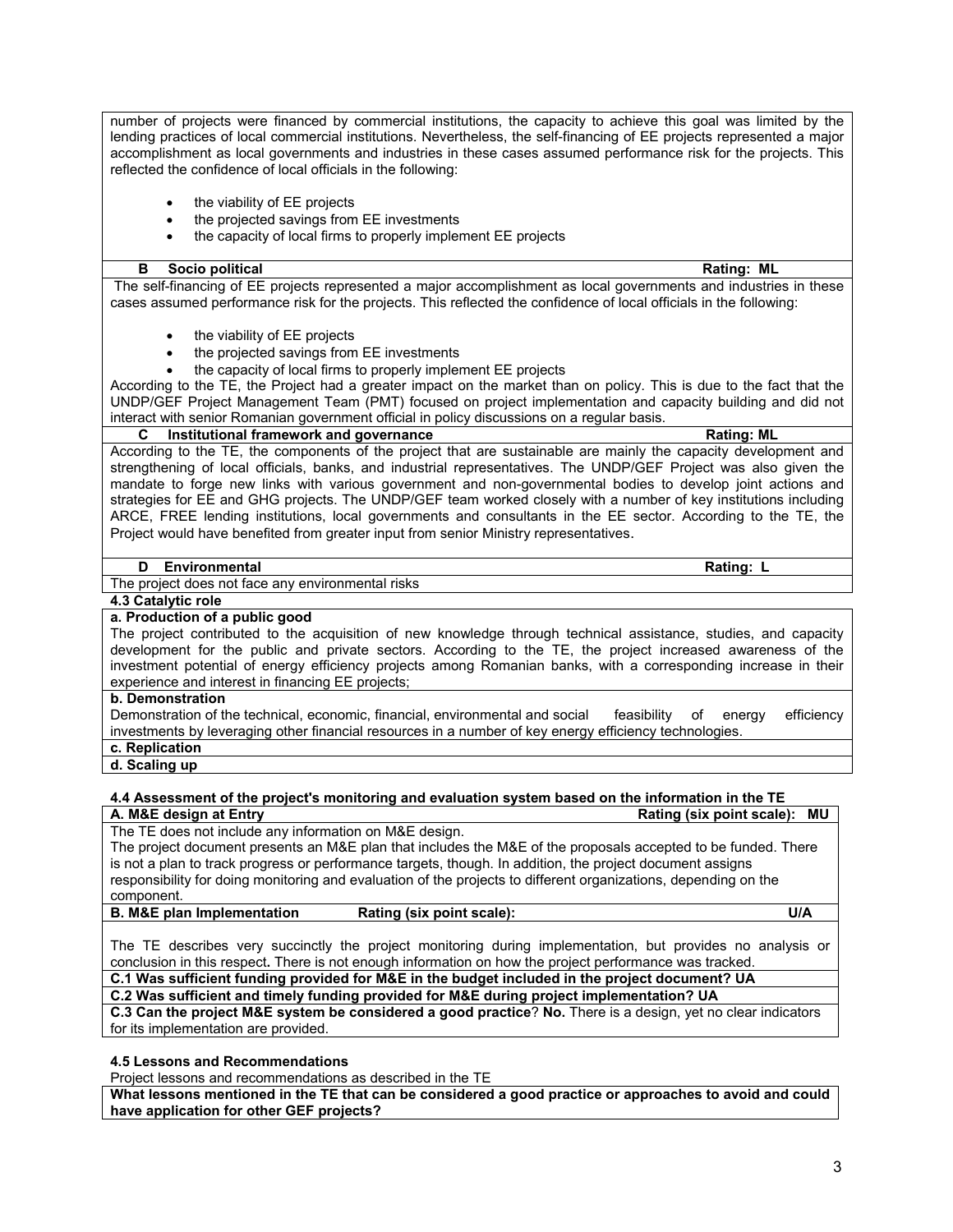According to the terminal evaluation, Grant-financed Technical Assistance (TA) is more cost effective than grantfinanced Direct Contributions (DC) [e.g. equipment], in terms of both value for money and level of effort. TA in the form of well defined expert services such as 'deal building', independent financial advice, 'walk through' technical assessments, preparation of outline technical and economic solutions, TOR drafting, procurement of consulting services, contracting and monitoring of Feasibility Studies by external consultants, all represent relatively low-cost high value expert services that investors are unlikely to be able to do well alone.

The project had no exit strategy. According to the TE, the sustainability and overall impact of the project would have been enhanced by a successful exit strategy to transition the Project Management Team to a private sector enterprise. This issue was raised during the MTR and a number of potential exit strategies where suggested.

**List (or if detailed summarize) the recommendations given in the terminal evaluation** 

- Mid term reviews should not only seek to assess the performance of a project against established benchmarks, they should also offer specific recommendations to address areas where a project is underperforming.
- Capacity building for the design of financial structures and preparing "bankable" projects must be based on the conditions in the financial markets. Future GEF concept documents that call for development of "bankable" projects should require an assessment of local financial market conditions.
- Efforts to move banks toward project financing models, where energy savings are seen as collateral for lending, is not likely to succeed in the near term. Future GEF projects should focus instead on identifying surrogates for energy savings in financing designs that are acceptable to banks.

According to the TE, to enhance the sustainability of future PDF–type GEF projects, the following modifications in project design should be considered:

- The Project Document should call for the formulation of an exit strategy for the PMT and this strategy should be factored into the PMT's operation from the start of the Project
- Technical assistance provided to project beneficiaries should be provided on a reimbursable basis where the costs of studies are repaid at the time of project financing.

**4.6 Quality of the evaluation report** Provide a number rating 1-6 to each criteria based on: Highly Satisfactory = 6, Satisfactory = 5, Moderately Satisfactory = 4, Moderately Unsatisfactory = 3, Unsatisfactory = 2, and Highly Unsatisfactory = 1. Please refer to document "GEF Office of Evaluation Guidelines for the verification and review of terminal evaluations" for further definitions of the ratings.

**4.6.1 Comments on the summary of project ratings and terminal evaluation findings from other sources such as GEF EO field visits, etc.**

| 4.6.2 Quality of terminal evaluation report                                                                                                                                                                                                                                                                                                                            | <b>Ratings</b> |
|------------------------------------------------------------------------------------------------------------------------------------------------------------------------------------------------------------------------------------------------------------------------------------------------------------------------------------------------------------------------|----------------|
| A. Does the report contain an assessment of relevant outcomes and impacts of<br>the project and the achievement of the objectives?<br>The report lacks clarity Outcomes are mainly referred as money invested and number of<br>projects, without further discussion.                                                                                                   | 3              |
| B. Is the report internally consistent, is the evidence complete/convincing and<br>are the IA ratings substantiated? There is not sufficient basic information for the<br>ratings in the evaluation matrix included in the report.                                                                                                                                     | 4              |
| C. Does the report properly assess project sustainability and /or a project exit<br>strategy?                                                                                                                                                                                                                                                                          | 4              |
| D. Are the lessons learned supported by the evidence presented and are they<br>comprehensive?                                                                                                                                                                                                                                                                          | 4              |
| Does the report include the actual project costs (total and per activity) and<br>Е.<br>actual co-financing used? There is no information about actual project costs and<br>actual co financing used, neither total nor per activity. The report includes solely<br>GEF money invested in each type of projects approved by the Fund, but not for the<br>whole project. | 2              |
| Does the report present an assessment of project M&E systems?<br>F.<br>No. This is one of the weakest sections of the report. There is only a cursory discussion<br>on the M&E systems of the project.                                                                                                                                                                 | 2              |

### **4.6.3 Assessment of processes affected attainment of project outcomes and sustainability.**

**Co-financing and Project Outcomes & Sustainability.** According to the TE, the Government of Romania did not comply with the commitment to put money and this